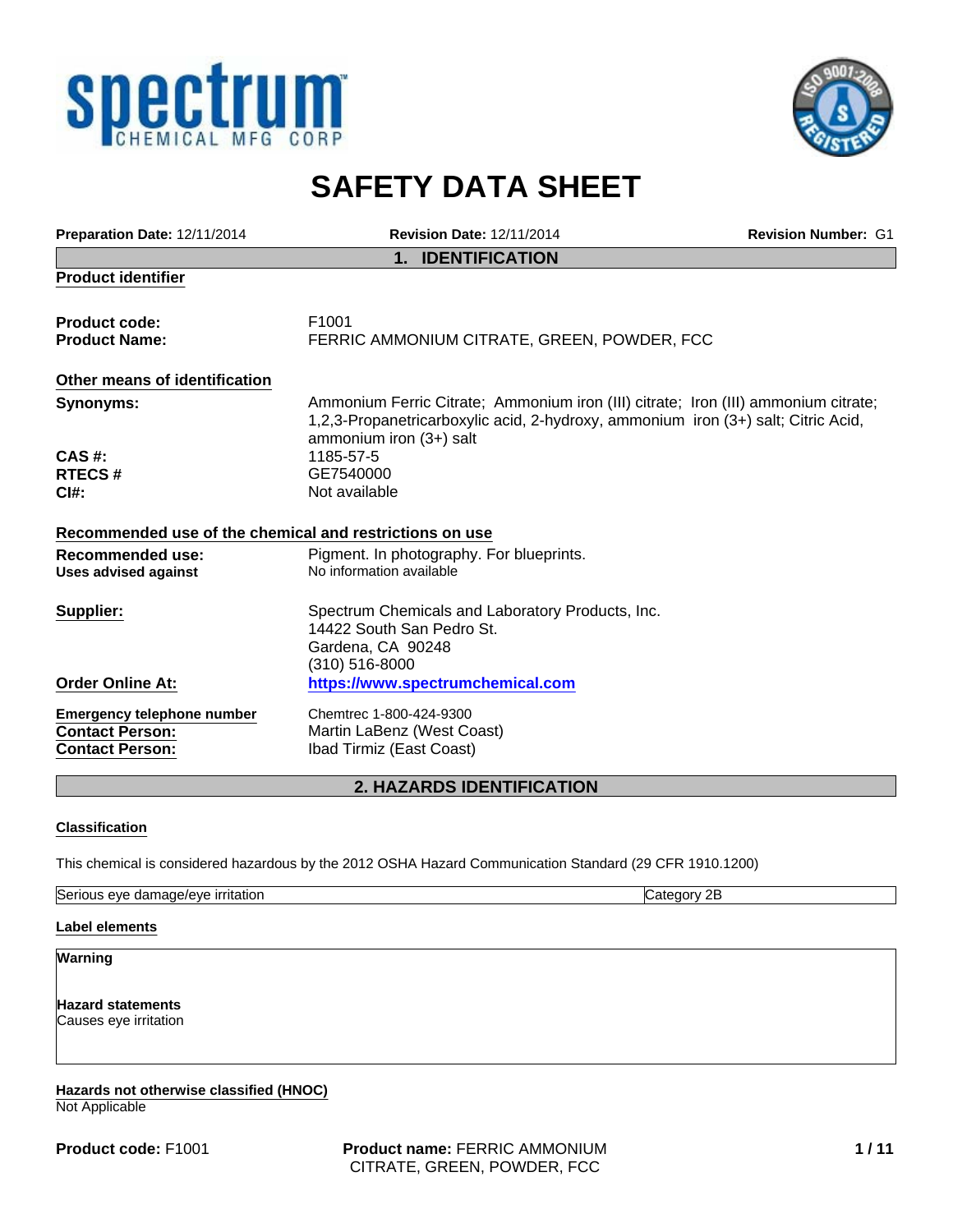#### **Other hazards**

Causes mild skin irritation

#### **Precautionary Statements - Prevention**

Wash face, hands and any exposed skin thoroughly after handling

IF IN EYES: Rinse cautiously with water for several minutes. Remove contact lenses, if present and easy to do. Continue rinsing. If eye irritation persists: Get medical advice/attention. If skin irritation occurs: Get medical advice/attention

#### **3. COMPOSITION/INFORMATION ON INGREDIENTS**

| Components                                     | CAS-No.        | Weight % | <b>Trade Secret</b> |
|------------------------------------------------|----------------|----------|---------------------|
| Ferric Ammonium Citrate,<br>green<br>1185-57-5 | $185 - 57 - 5$ | 100      |                     |

### **4. FIRST AID MEASURES**

| <b>First aid measures</b><br><b>General Advice:</b>         | Poison information centres in each State capital city can provide additional<br>assistance for scheduled poisons (13 1126)                                                         |
|-------------------------------------------------------------|------------------------------------------------------------------------------------------------------------------------------------------------------------------------------------|
| <b>Skin Contact:</b>                                        | Wash off immediately with soap and plenty of water removing all contaminated clothes and<br>shoes. Get medical attention if irritation develops. Consult a physician if necessary. |
| <b>Eye Contact:</b>                                         | Flush eye with water for 15 minutes. Get medical attention.                                                                                                                        |
| Inhalation:                                                 | Move to fresh air. If not breathing, give artificial respiration. If breathing is difficult, give oxygen.<br>Get medical attention.                                                |
| Ingestion:                                                  | Do not induce vomiting without medical advice. Never give anything by mouth to an<br>unconscious person. Consult a physician if necessary.                                         |
| Most important symptoms and effects, both acute and delayed |                                                                                                                                                                                    |
| <b>Symptoms</b>                                             | Irritating to eyes and skin. Irritating to mouth, throat and stomach. Vomiting. May cause<br>diarrhea.                                                                             |
|                                                             | Indication of any immediate medical attention and special treatment needed                                                                                                         |
| <b>Notes to Physician:</b>                                  | Treat symptomatically                                                                                                                                                              |

#### **Protection of first-aiders**

First-Aid Providers: Avoid exposure to blood or body fluids. Wear gloves and other necessary protective clothing. Dispose of contaminated clothing and equipment as bio-hazardous waste

### **5. FIRE-FIGHTING MEASURES**

#### **Extinguishing Media**

**Suitable Extinguishing Media:** Carbon dioxide (CO2). Dry chemical. Water spray mist or foam.

Unsuitable Extinguishing Media: No information available.

### **Specific hazards arising from the chemical**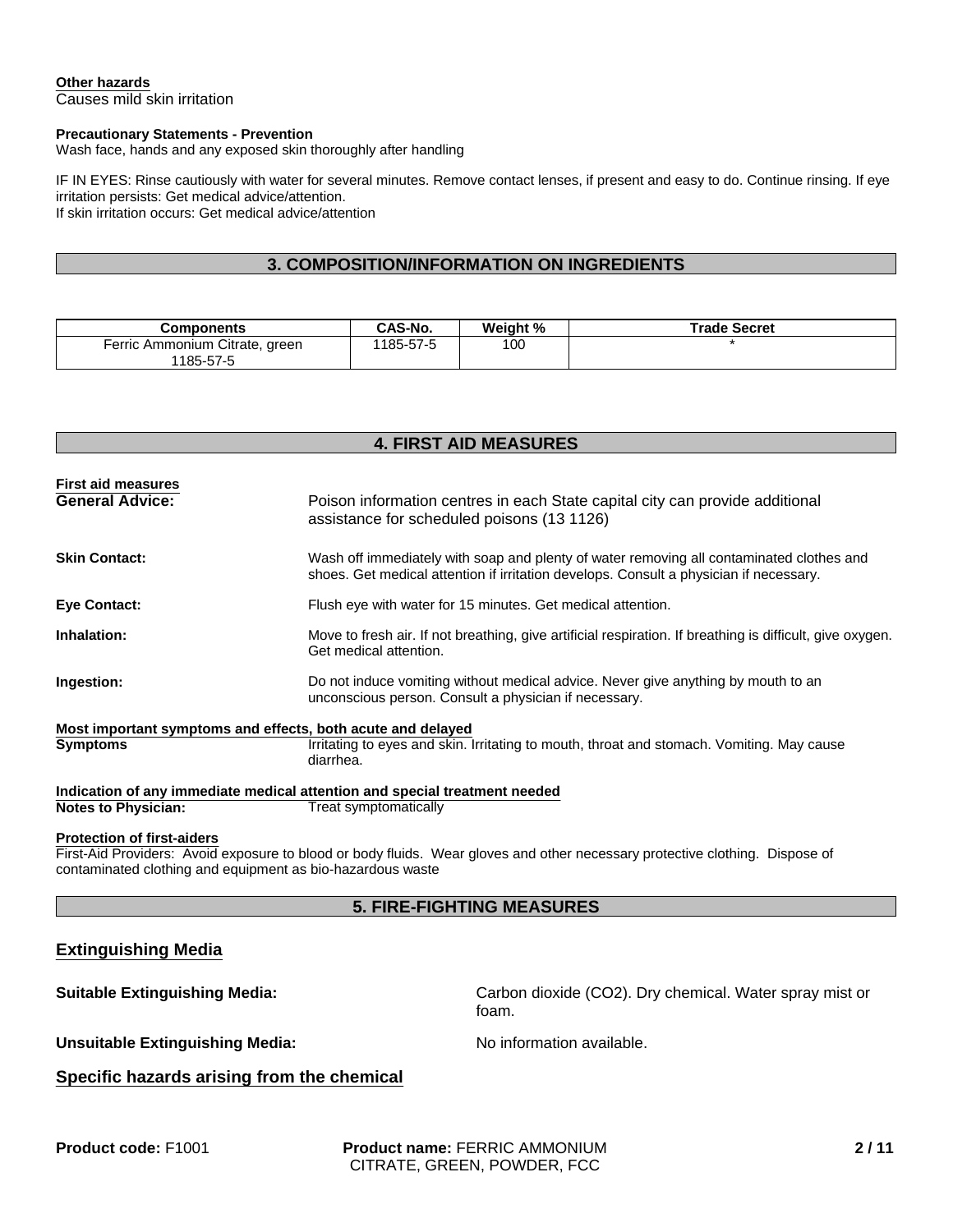| <b>Hazardous Combustion Products:</b>              | Carbon monoxide; Carbon dioxide; iron oxides; ammonia;<br>ntrogen oxides                                                                                                                   |
|----------------------------------------------------|--------------------------------------------------------------------------------------------------------------------------------------------------------------------------------------------|
| <b>Specific hazards:</b>                           | May be combustible at high temperatures. Fine dust<br>dispersed in air in sufficient concentrations, and in the<br>presence of an ignition source is a potential dust explosion<br>hazard. |
| <b>Special Protective Actions for Firefighters</b> |                                                                                                                                                                                            |

**Specific Methods:** No information available.

**Special Protective Equipment for Firefighters:** As in any fire, wear self-contained breathing apparatus pressure-demand, MSHA/NIOSH (approved or equivalent) and full protective gear

### **6. ACCIDENTAL RELEASE MEASURES**

#### **Personal precautions, protective equipment and emergency procedures**

| <b>Personal Precautions:</b>                         | Ensure adequate ventilation. Use personal protective equipment. Avoid contact with skin, eyes<br>and clothing. Avoid dust formation. Remove all sources of ignition. |
|------------------------------------------------------|----------------------------------------------------------------------------------------------------------------------------------------------------------------------|
| <b>Environmental precautions</b>                     | Prevent further leakage or spillage if safe to do so. Do not let product enter drains.                                                                               |
| Methods and material for containment and cleaning up |                                                                                                                                                                      |
| <b>Methods for containment</b>                       | Stop leak if you can do it without risk. Cover with plastic sheet to prevent spreading.                                                                              |
| Methods for cleaning up                              | Sweep up and shovel into suitable containers for disposal. Clean contaminated<br>surface thoroughly.                                                                 |

# **7. HANDLING AND STORAGE**

#### **Precautions for safe handling**

#### **Technical Measures/Precautions:**

Provide sufficient air exchange and/or exhaust in work rooms. Avoid dust formation. All equipment used when handling the product must be grounded. Keep away from incompatible materials.

#### **Safe Handling Advice:**

Wear personal protective equipment. Avoid contact with skin, eyes and clothing. Keep away from heat and sources of ignition. Avoid dust formation. Do not ingest. Do not breathe vapours/dust. Handle in accordance with good industrial hygiene and safety practice.

#### **Conditions for safe storage, including any incompatibilities**

#### **Technical Measures/Storage Conditions:**

Deliquescent. Protect from moisture. Keep container tightly closed in a dry and well-ventilated place. Protect from light. Sensitive to light. Store in light-resistant containers. Store at room temperature in the original container. Store away from incompatible materials.

#### **Incompatible Materials:**

Strong oxidizing agents. iodides. tannins. acacia preparations.

### **8. EXPOSURE CONTROLS/PERSONAL PROTECTION**

#### **Control parameters**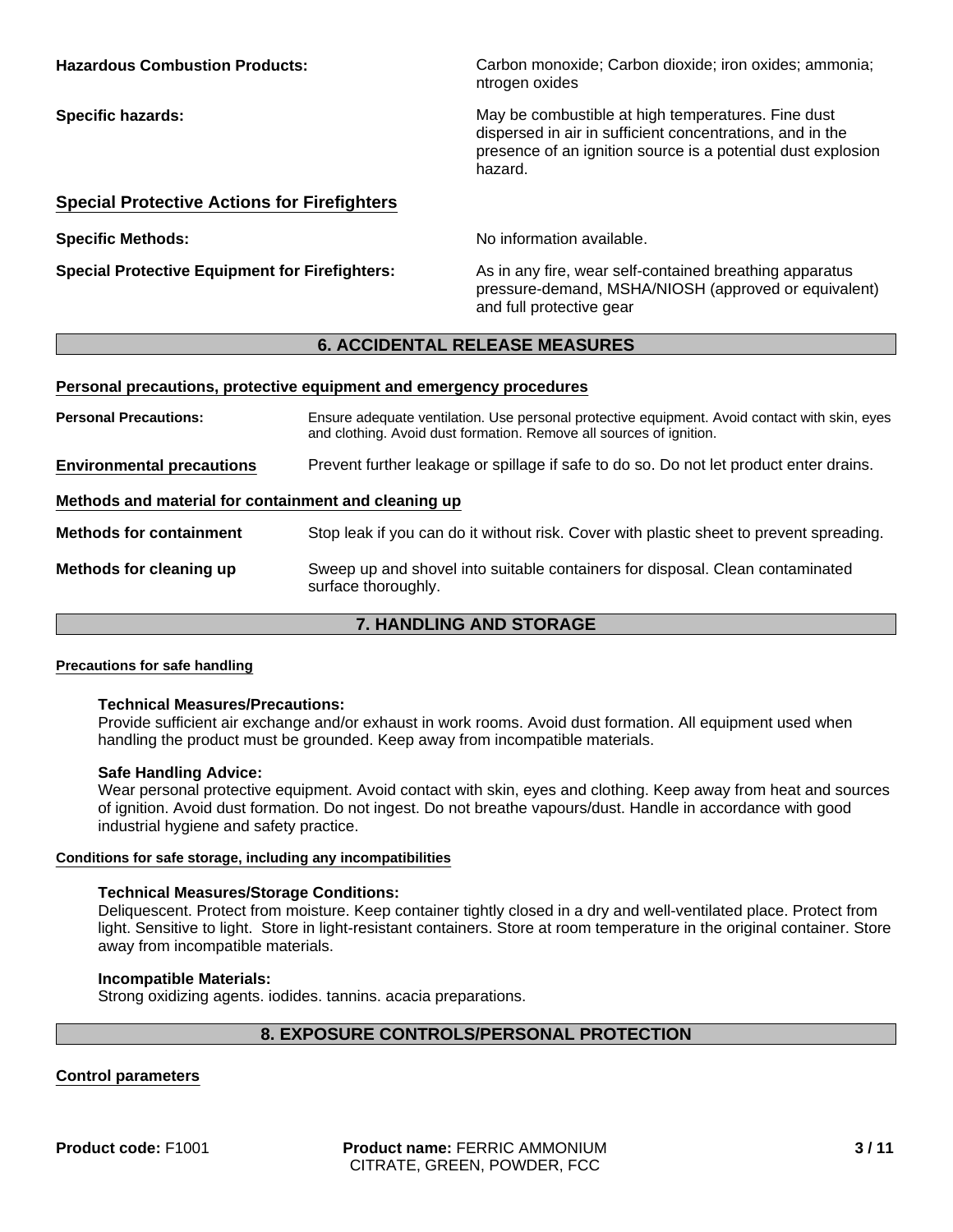#### **National occupational exposure limits**

**U.S Occupational Exposure Limits:** Not determined

#### **United States**

| <b>Components</b>                | <b>OSHA</b> | <b>NIOSH</b> | <b>ACGIH</b> | <b>AIHA WHEEL</b> |
|----------------------------------|-------------|--------------|--------------|-------------------|
|                                  | <b>None</b> | None         | None         | None              |
| Ferric Ammonium Citrate, green - |             |              |              |                   |
| 1185-57-5                        |             |              |              |                   |

#### **Canada**

**Canada Occupational Exposure Limits:** Not determined

| Components                                    | Alberta | <b>British Columbia</b> | Ontario | Quebec |
|-----------------------------------------------|---------|-------------------------|---------|--------|
|                                               | None    | None                    | None    | None   |
| Ferric Ammonium Citrate, green -<br>1185-57-5 |         |                         |         |        |

#### **Australia and Mexico**

**Occupational Exposure Limits for Australia and Mexico:** Not determined

| Components                                                                                  | .<br>wsu ana | Mexico |
|---------------------------------------------------------------------------------------------|--------------|--------|
| Citrate.<br>Ammonium<br>areen<br>rerric<br>. .<br>185.5.<br>$\cdot$<br>$\ddot{\phantom{a}}$ | None         | None   |

#### **Appropriate engineering controls**

**Engineering measures to reduce exposure:** Ensure adequate ventilation. Use process enclosures, local exhaust ventilation, or other engineering controls to keep airborne levels below recommended exposure limits. If user operations generate dust, fume or mist, use ventilation to keep exposure to airborne contaminants below the exposure limit.

#### **Individual protection measures, such as personal protective equipment**

#### **Personal Protective Equipment**

| Eye protection:                | Goggles. Safety glasses with side-shields.                                                                                                                  |
|--------------------------------|-------------------------------------------------------------------------------------------------------------------------------------------------------------|
| Skin and body protection:      | Long sleeved clothing. Chemical resistant apron. Gloves.                                                                                                    |
| <b>Respiratory protection:</b> | Effective dust mask. Wear respirator with dust filter                                                                                                       |
| <b>Hygiene measures:</b>       | Avoid contact with skin, eyes and clothing. Wash hands before breaks and<br>immediately after handling the product. When using, do not eat, drink or smoke. |

#### **9. PHYSICAL AND CHEMICAL PROPERTIES**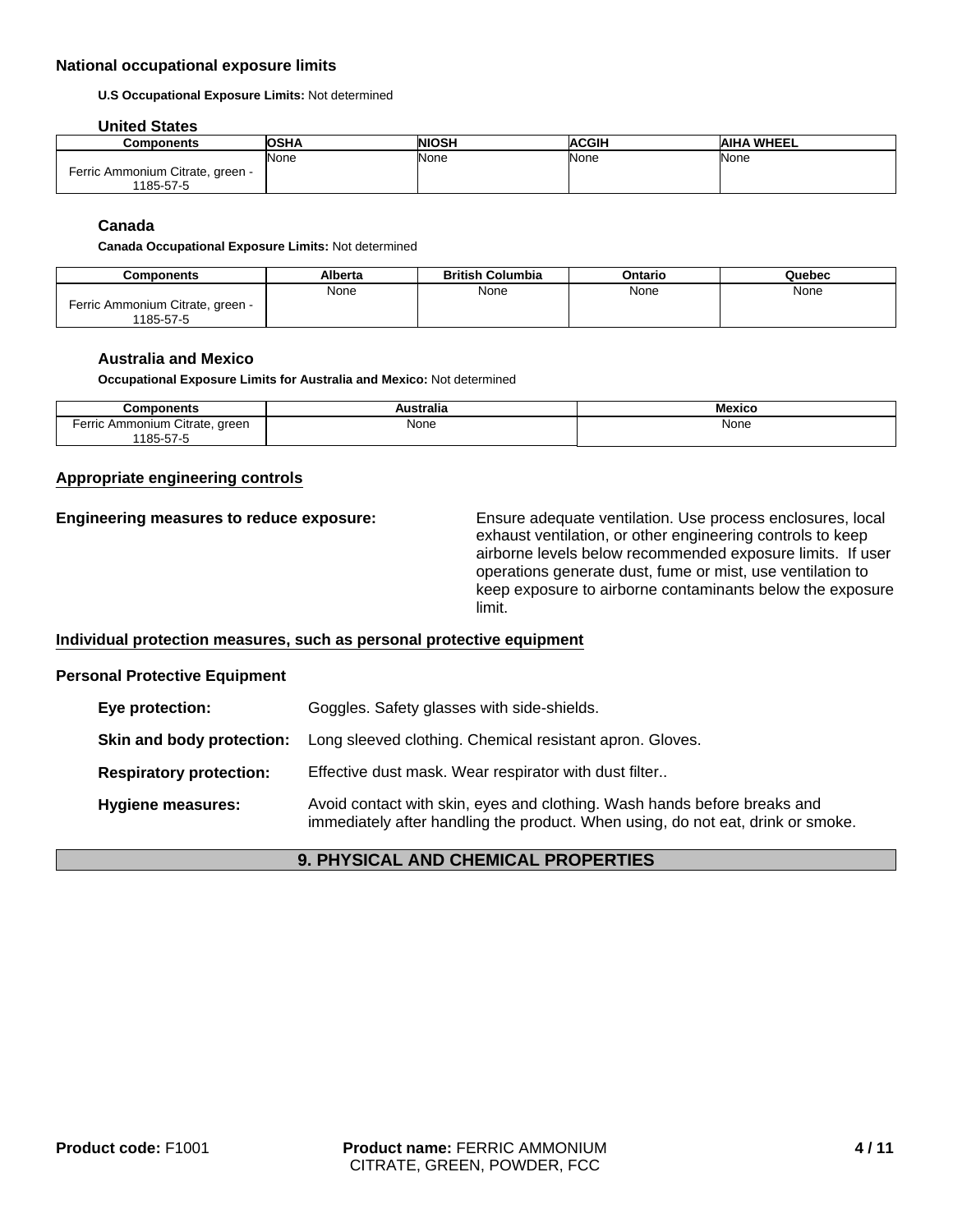#### **9. PHYSICAL AND CHEMICAL PROPERTIES**

**Physical state:** Solid.

**Odor:** Odorless. Faint. Ammonia.

**Molecular/Formula weight:** No information available

**Flash Point Tested according to:** Not available

**Autoignition Temperature (°C/°F):** No information available

**Boiling point/range(°C/°F):** No information available

**Density (g/cm3):** No information available

**Evaporation rate:** No information available

**Odor threshold (ppm):** No information available

**Miscibility:** No information available

### **Appearance:** Powder.

**Taste** Saline. Mild ferruginous.

**Flash point (°C):** No data available

**Lower Explosion Limit (%):** No information available

**pH:** No information available

**Decomposition temperature(°C/°F):** No information available

**Bulk density:** No information available

**Vapor density:** No information available

**Partition coefficient (n-octanol/water):** No information available

**Solubility:** Easily soluble in water Practically insoluble in alcohol Solubility in water: 25 g/100 ml @ 20 deg. C.

# **10. STABILITY AND REACTIVITY**

**Reactivity** Reactive with oxidizing agents

| <b>Chemical stability</b><br>Stability:    | Stable at normal conditions                                                                                                                                                                                                                                                           |
|--------------------------------------------|---------------------------------------------------------------------------------------------------------------------------------------------------------------------------------------------------------------------------------------------------------------------------------------|
| <b>Possibility of Hazardous Reactions:</b> | Hazardous polymerization does not occur                                                                                                                                                                                                                                               |
| <b>Conditions to avoid:</b>                | Heat. Exposure to light. Exposure to moist air. Exposure to moisture. Avoid dust<br>formation. Dust may form explosive mixture in air. Fine dust dispersed in air in<br>sufficient concentrations, and in the presence of an ignition source is a potential dust<br>explosion hazard. |
| <b>Incompatible Materials:</b>             | Strong oxidizing agents. iodides. tannins. acacia preparations.                                                                                                                                                                                                                       |
|                                            | Hazardous decomposition products: Carbon monoxide. Carbon dioxide. iron oxides. Ammonia. Nitrogen oxides (NOx).                                                                                                                                                                       |
| <b>Other Information</b>                   |                                                                                                                                                                                                                                                                                       |
| <b>Corrosivity:</b>                        | No information available                                                                                                                                                                                                                                                              |
|                                            |                                                                                                                                                                                                                                                                                       |

**Product code:** F1001

**Product name:** FERRIC AMMONIUM CITRATE, GREEN, POWDER, FCC

**Color:** Green.

**Formula:** This compound is a complex salt of undetermined structure, composed of Iron, Ammonia, and Citric Acid **Flashpoint (°C/°F):** No information available.

**Upper Explosion Limit (%):** No information available

**Melting point/range(°C/°F):** No information available

**Specific gravity:** 1.8

**Vapor pressure @ 20°C (kPa):** No information available

**VOC content (g/L):** No information available

**Viscosity:** No information available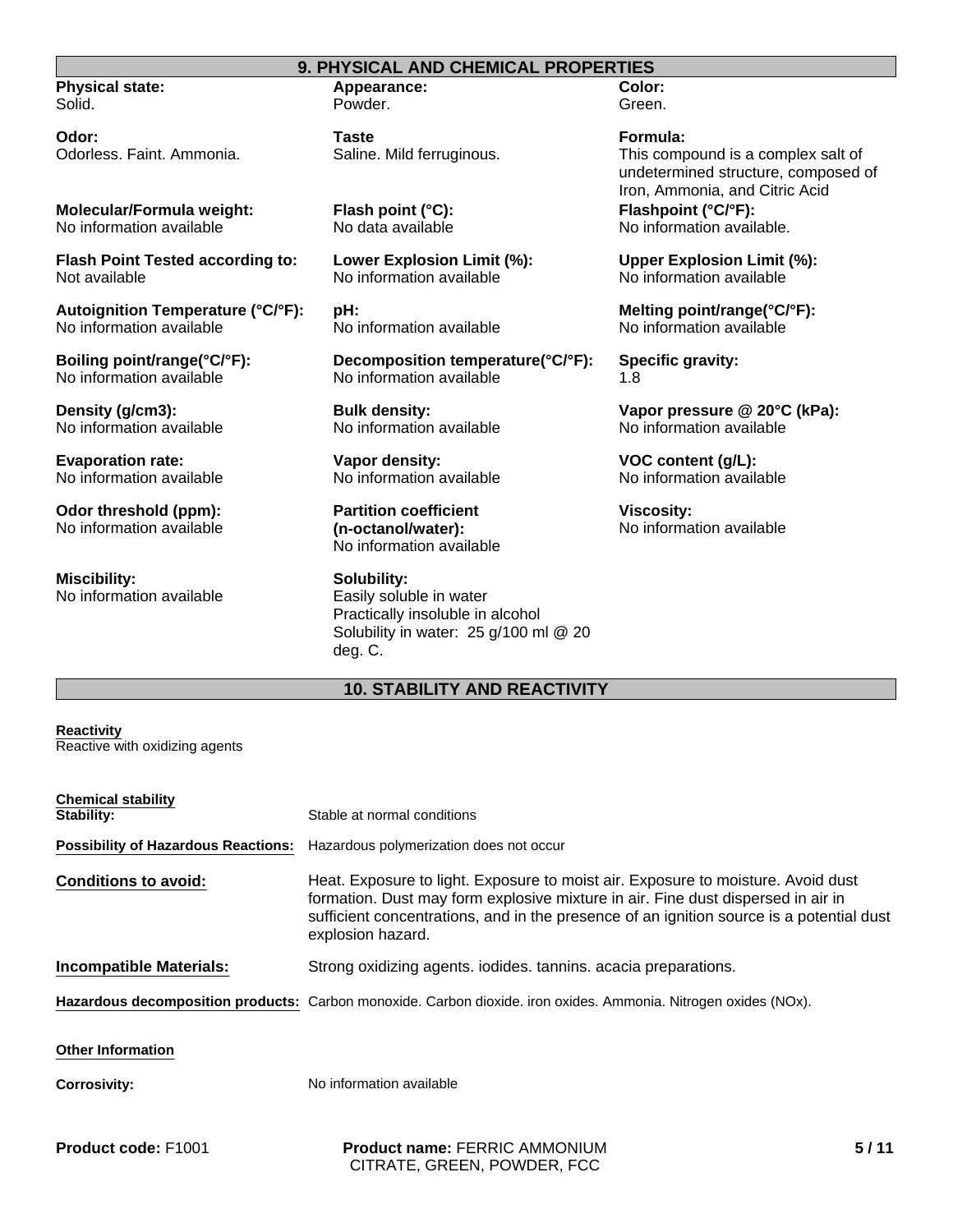# **11. TOXICOLOGICAL INFORMATION**

### **Information on likely routes of exposure**

**Principal Routes of Exposure:** Ingestion. Inhalation.

**Acute Toxicity**

#### **Component Information**

*Ferric Ammonium Citrate, green - 1185-57-5* **LD50/dermal/rat =** No information available **LC50/inhalation/rat =** No information available **LD50/oral/mouse =** No information available **LC50/inhalation/mouse =** No infomation available **LD50/oral/rat =** LD (Lethal Dose): >2000 mg/kg **Other LD50 or LC50information =** No information available **LD50/dermal/rabbit =** No information available

**Product Information**

**LD50/oral/rat = VALUE- Acute Tox Oral =** No information available

**LD50/oral/mouse = Value - Acute Tox Oral =** No information available

**LD50/dermal/rabbit VALUE-Acute Tox Dermal =** No information available

**LD50/dermal/rat VALUE -Acute Tox Dermal =** No information available

**LC50/inhalation/rat VALUE-Vapor =** No information available **VALUE-Gas =** No information available **VALUE-Dust/Mist =** No information available

#### **LC50/Inhalation/mouse**

**VALUE-Vapor =** No information available **VALUE - Gas =** No information available **VALUE - Dust/Mist =** No information available

| Symptoms |  |
|----------|--|
|----------|--|

| <b>Skin Contact:</b> | Mild skin irritation.                                                                                                                                           |
|----------------------|-----------------------------------------------------------------------------------------------------------------------------------------------------------------|
| <b>Eye Contact:</b>  | Causes eye irritation.                                                                                                                                          |
| <b>Inhalation</b>    | May cause irritation of respiratory tract. May cause nose, throat, and lung irritation.<br>Symptoms may include coughing and wheezing, and shortness of breath. |
| Ingestion            | Irritating to mouth, throat and stomach<br>May cause vomiting<br>May cause hypermotility, diarrhea                                                              |

| <b>Product code: F1001</b> | <b>Product name: FERRIC AMMONIUM</b> |
|----------------------------|--------------------------------------|
|                            | CITRATE, GREEN, POWDER, FCC          |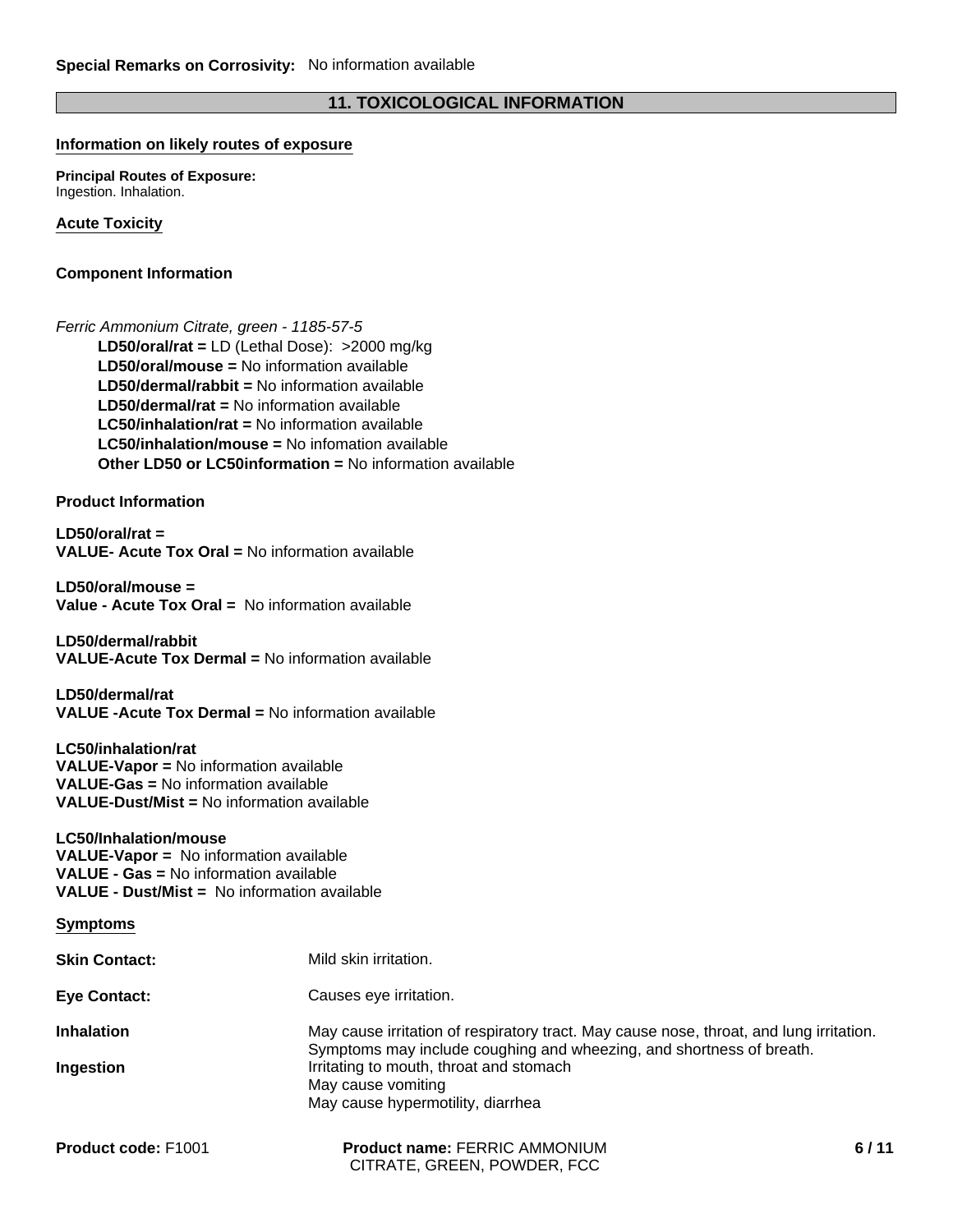**Aspiration hazard** No information available

#### **Delayed and immediate effects as well as chronic effects from short and long-term exposure**

| <b>Chronic Toxicity</b>   | Prolonged eye contact may cause a brownish discoloration of the eyes |
|---------------------------|----------------------------------------------------------------------|
| <b>Sensitization:</b>     | No information available                                             |
| <b>Mutagenic Effects:</b> | No information available                                             |

**Carcinogenic effects:** Not considered carcinogenic.

| <b>Components</b>                            | <b>ACGIH-</b><br>Carcinogens | <b>IARC</b> | <b>NTP</b> | <b>OSHA HCS -</b><br><b>Carcinogens</b> | Australia - Prohibited<br>Carcinogenic<br><b>Substances</b> | <b>Australia - Notifiable</b><br>Carcinogenic<br><b>Substances</b> |
|----------------------------------------------|------------------------------|-------------|------------|-----------------------------------------|-------------------------------------------------------------|--------------------------------------------------------------------|
| Ferric Ammonium Citrate, Not listed<br>green |                              | Not listed  | Not listed | Not listed                              | Not listed                                                  | Not listed                                                         |

| <b>Reproductive toxicity</b>          | No data is available                                           |
|---------------------------------------|----------------------------------------------------------------|
| <b>Reproductive Effects:</b>          | No information available                                       |
| <b>Developmental Effects:</b>         | No information available                                       |
| <b>Teratogenic Effects:</b>           | No information available                                       |
| <b>Specific Target Organ Toxicity</b> |                                                                |
| <b>STOT - single exposure</b>         | No information available                                       |
| <b>STOT - repeated exposure</b>       | No information available                                       |
| <b>Target Organs:</b>                 | Eyes. Skin. Respiratory system. Gastrointestinal tract. Liver. |

### **12. ECOLOGICAL INFORMATION**

#### **Ecotoxicity**

| <b>Ecotoxicity effects:</b>       | No data available.       |  |  |
|-----------------------------------|--------------------------|--|--|
| Persistence and degradability:    | No information available |  |  |
| <b>Bioaccumulative potential:</b> | No information available |  |  |
| <b>Mobility:</b>                  | No information available |  |  |

### **13. DISPOSAL CONSIDERATIONS**

### **Disposal Methods**

#### **Waste from residues / unused products:** Waste must be disposed of in accordance with Federal, State and Local regulation.

#### **Contaminated packaging:**

Empty containers should be taken for local recycling, recovery or waste disposal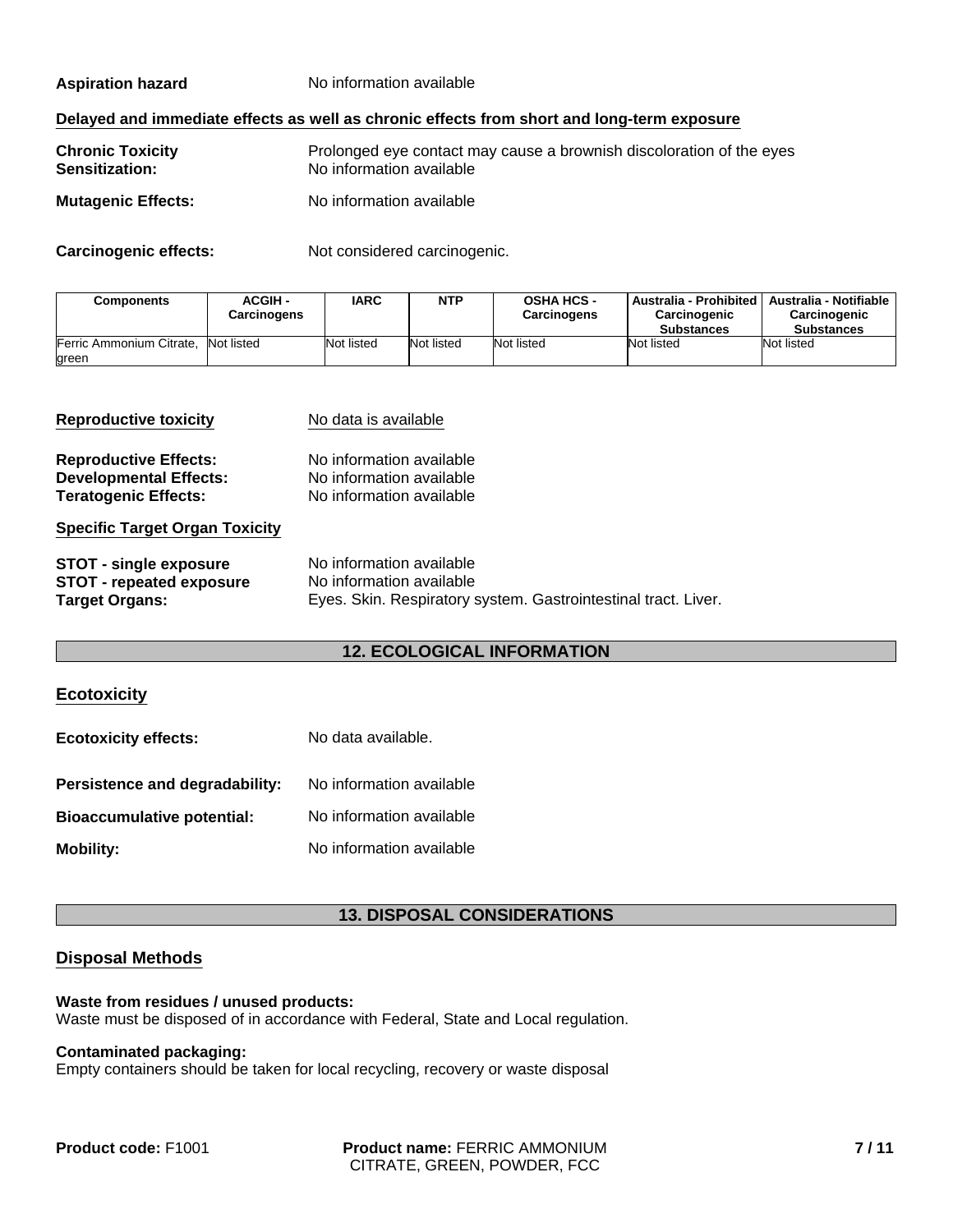| <b>Components</b>              | <b>RCRA - F Series</b><br>Wastes | <b>IRCRA - K Series</b><br><b>Wastes</b> | <b>RCRA-P</b><br><b>Series</b><br>Wastes | <b>RCRA - U Series Wastes</b> |
|--------------------------------|----------------------------------|------------------------------------------|------------------------------------------|-------------------------------|
| Ferric Ammonium Citrate, green | None                             | None                                     | None                                     | None                          |

#### **14. TRANSPORT INFORMATION**

# **DOT**

| <b>UN-No:</b>                | Not Regulated            |
|------------------------------|--------------------------|
| <b>Proper Shipping Name:</b> | No information available |
| <b>Hazard Class:</b>         | No information available |
| <b>Subsidiary Risk:</b>      | Not applicable           |
| <b>Packing Group:</b>        | None                     |
| <b>Marine Pollutant</b>      | No data available        |
| <b>ERG No:</b>               | No information available |
| DOT RQ (lbs):                | No information available |
|                              |                          |

#### **TDG (Canada)**

| Not Regulated            |
|--------------------------|
| No information available |
| No information available |
| No information available |
| No information available |
| No information available |
|                          |

# **ADR**

| <b>UN-No:</b>                | Not Regulated            |
|------------------------------|--------------------------|
| <b>Proper Shipping Name:</b> | No information available |
| <b>Hazard Class:</b>         | No information available |
| <b>Packing Group:</b>        | No information available |
| <b>Subsidiary Risk:</b>      | No information available |
| <b>Classification Code:</b>  | No information available |
| <b>Description:</b>          | No information available |
| <b>CEFIC Tremcard No:</b>    | No information available |

#### **IMO / IMDG**

| <b>UN-No:</b>                | Not Regulated  |
|------------------------------|----------------|
| <b>Proper Shipping Name:</b> | No information |
| <b>Hazard Class:</b>         | No information |
| <b>Subsidiary Risk:</b>      | No information |
| <b>Packing Group:</b>        | No information |
| <b>Description:</b>          | No information |
| <b>IMDG Page:</b>            | No information |
| <b>Marine Pollutant</b>      | No information |
| <b>MFAG:</b>                 | No information |
| <b>Maximum Quantity:</b>     | No information |
|                              |                |

#### **RID**

| <b>UN-No:</b>                |
|------------------------------|
| <b>Proper Shipping Name:</b> |
| <b>Hazard Class:</b>         |
| <b>Subsidiary Risk:</b>      |
| <b>Packing Group:</b>        |
| <b>Classification Code:</b>  |
| <b>Description:</b>          |
|                              |

**Not Regulated No information available Hazard Class:** No information available **Subsidiary Risk:** No information available **Packing Group:** No information available **Classification Code:** No information available **Description:** No information available

available available available **Packing Group:** No information available available available available available available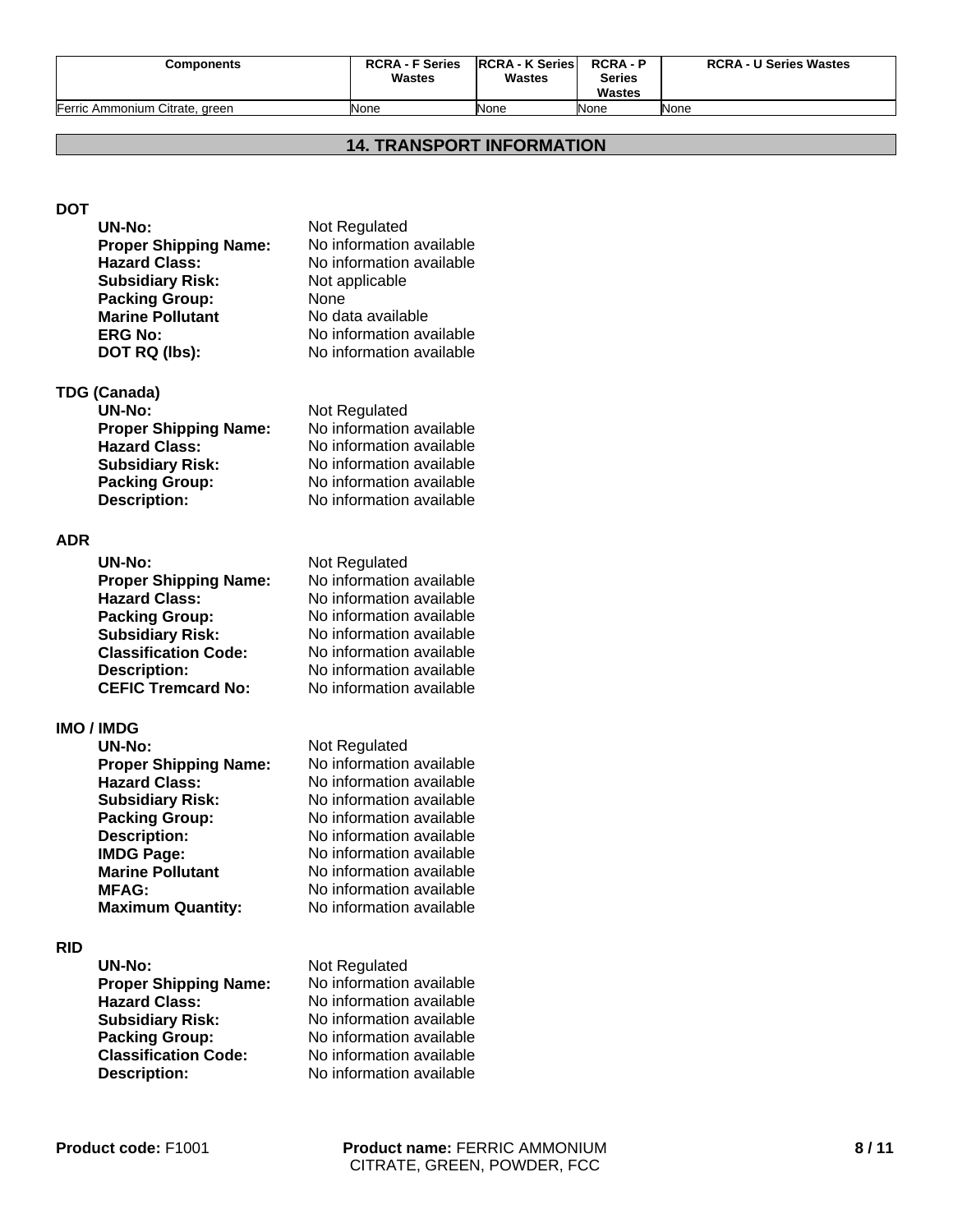### **14. TRANSPORT INFORMATION**

### **ICAO**

| UN-No:                       | Not Regulated            |
|------------------------------|--------------------------|
| <b>Proper Shipping Name:</b> | No information available |
| <b>Hazard Class:</b>         | No information available |
| <b>Subsidiary Risk:</b>      | No information available |
| <b>Packing Group:</b>        | No information available |
| <b>Description:</b>          | No information available |
|                              |                          |

#### **IATA**

| Not Regulated            |
|--------------------------|
| No information available |
| No information available |
| No information available |
| No information available |
| No information available |
|                          |

# **15. REGULATORY INFORMATION**

#### **International Inventories**

| <b>Components</b>              | <b>U.S. TSCA</b> | KOREA KECLI          | Philippines<br>(PICCS) | Japan ENCS                   | CHINA              | Australia<br>(AICS) | <b>EINECS-No.</b> |
|--------------------------------|------------------|----------------------|------------------------|------------------------------|--------------------|---------------------|-------------------|
| Ferric Ammonium Citrate, green | Present          | Present KE-<br>01694 | Present                | Present (2)-<br>895 (2)-1318 | Present<br>[26079] | Present             | Present 214-686-6 |

#### **U.S. Regulations**

*Ferric Ammonium Citrate, green*

**California Directors List of Hazardous Substances:** Present **Pennsylvania RTK:** Environmental hazard **Pennsylvania RTK - Environmental Hazard List** Present **New Jersey RTK Hazardous Substance List:** Present **Pennsylvania RTK - Special Hazardous Substances** Present **Massachusetts RTK:** Present **New York Release Reporting - List of Hazardous Substances:**  $= 100$  lb RQ  $= 1000$  lb RQ **New Jersey - Discharge Prevention - List of Hazardous Substances:** Present **Louisana Reportable Quantity List for Pollutants:** Listed

#### **California Prop. 65: Safe Drinking Water and Toxic Enforcement Act of 1986.**

#### **Chemicals Known to the State of California to Cause Cancer:**

This product does not contain a chemical requiring a warning under California Prop. 65. (See table below)

#### **Chemicals Known to the State of California to Cause Reproductive Toxicity:**

This product does not contain a chemical requiring a warning under California Prop. 65. (See table below)

| <b>Components</b>              | Carcinogen | <b>Developmental Toxicity</b> | <b>Male Reproductive</b><br>Toxicitv | <b>Female Reproductive</b><br>Toxicity: |
|--------------------------------|------------|-------------------------------|--------------------------------------|-----------------------------------------|
| Ferric Ammonium Citrate, green | Not Listed | <b>Not Listed</b>             | Not Listed                           | <b>Not Listed</b>                       |

### **CERCLA/SARA**

| Components                               | CERCLA - Hazardous  Section 302 Extremely Section 302 Extremely <br>Substances and their<br><b>Reportable Quantities Substances and TPQs Substances and RQs</b> | <b>Hazardous</b> | <b>Hazardous</b> | Section 313 -<br><b>Chemical Category</b> | Section 313 - Reporting<br>de minimis |
|------------------------------------------|-----------------------------------------------------------------------------------------------------------------------------------------------------------------|------------------|------------------|-------------------------------------------|---------------------------------------|
| <b>Ferric Ammonium</b><br>Citrate, green | $= 1000$ lb final RQ                                                                                                                                            | None             | None             | None                                      | <b>None</b>                           |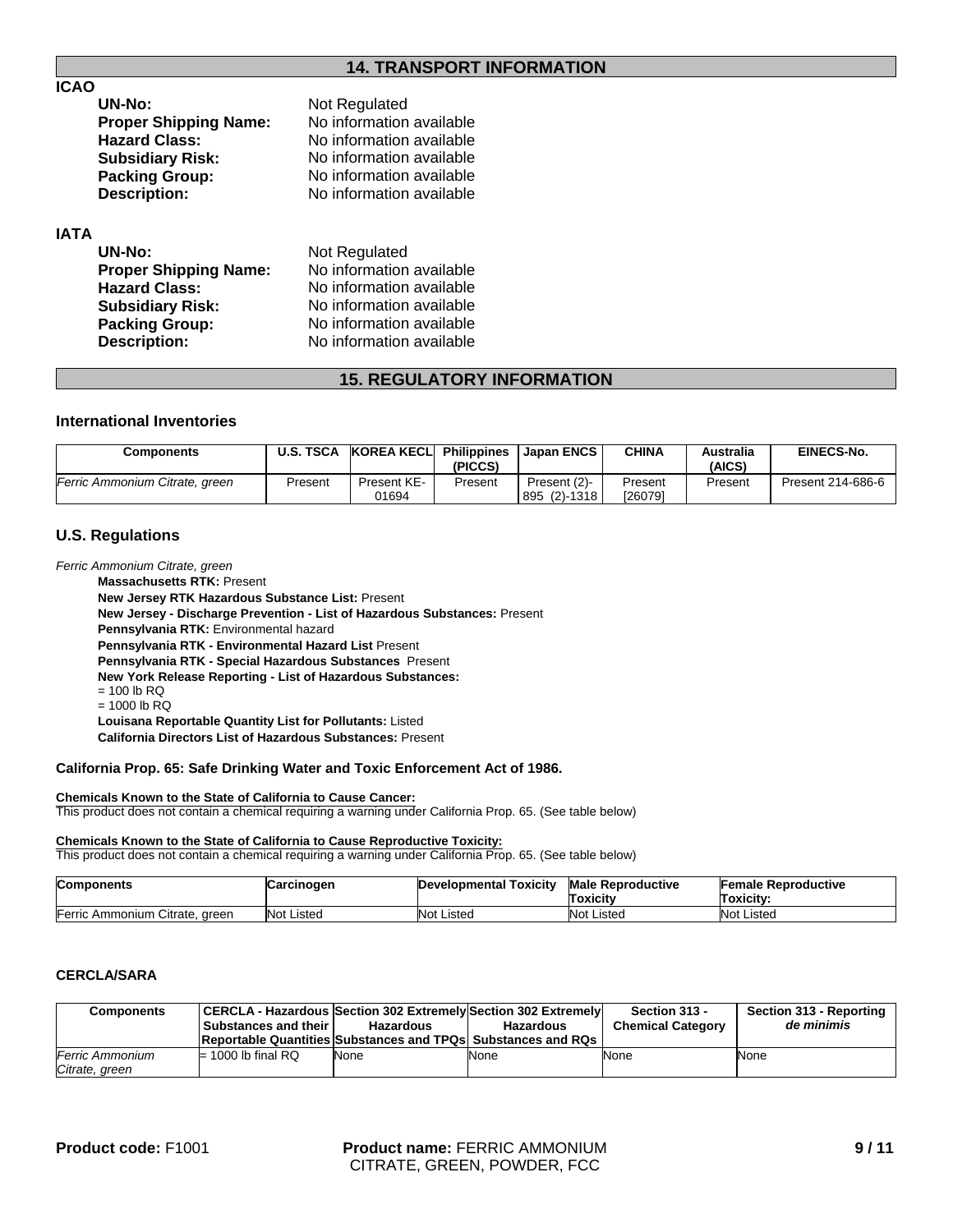#### **U.S. TSCA**

| Components                     | <b>TSCA Section 5(a)2 - Chemicals With Significant</b><br><b>New Use Rules (SNURS)</b> | <b>TSCA 8(d) -Health and Safety Reporting</b> |
|--------------------------------|----------------------------------------------------------------------------------------|-----------------------------------------------|
| Ferric Ammonium Citrate, green | Not Applicable                                                                         | Not Applicable                                |

#### **Canada**

#### **WHMIS hazard class:**

Non-controlled

#### **Ferric Ammonium Citrate, green**

Uncontrolled product according to WHMIS classification criteria

#### **Canada Controlled Products Regulation:**

This product has been classified according to the hazard criteria of the CPR (Controlled Products Regulation) and the MSDS contains all of the information required by the CPR.

#### **Inventory**

| <b>Components</b>                                          | והמו<br>$P = 1$<br>. י∟סט. .<br>iduc<br><b>L</b> di | <b>(NDSL</b><br>$-$<br>vanaua |
|------------------------------------------------------------|-----------------------------------------------------|-------------------------------|
| $\bar{}$<br>Ferric<br>Citrate.<br>areen<br>Ammonium<br>. . | Present                                             | ا ۱۸<br>Listed<br><b>NUL</b>  |

| <b>Components</b>              | <b>ICEPA Schedule I - Toxic Substances</b> | CEPA - 2010 Greenhouse Gases Subject to Manditory<br>Reportina |
|--------------------------------|--------------------------------------------|----------------------------------------------------------------|
| Ferric Ammonium Citrate, green | Not listed                                 | Not listed                                                     |

#### **EU Classification**

#### **R-phrase(s)**

not determined

#### **S -phrase(s)**

none

| <b>Components</b>              | Classification | <b>Concentration Limits:</b> | <b>Safety Phrases</b> |
|--------------------------------|----------------|------------------------------|-----------------------|
| Ferric Ammonium Citrate, green |                | <b>No</b> information        |                       |

#### **The product is classified in accordance with Annex VI to Directive 67/548/EEC**

# **Indication of danger:**

Not dangerous

# **16. OTHER INFORMATION**